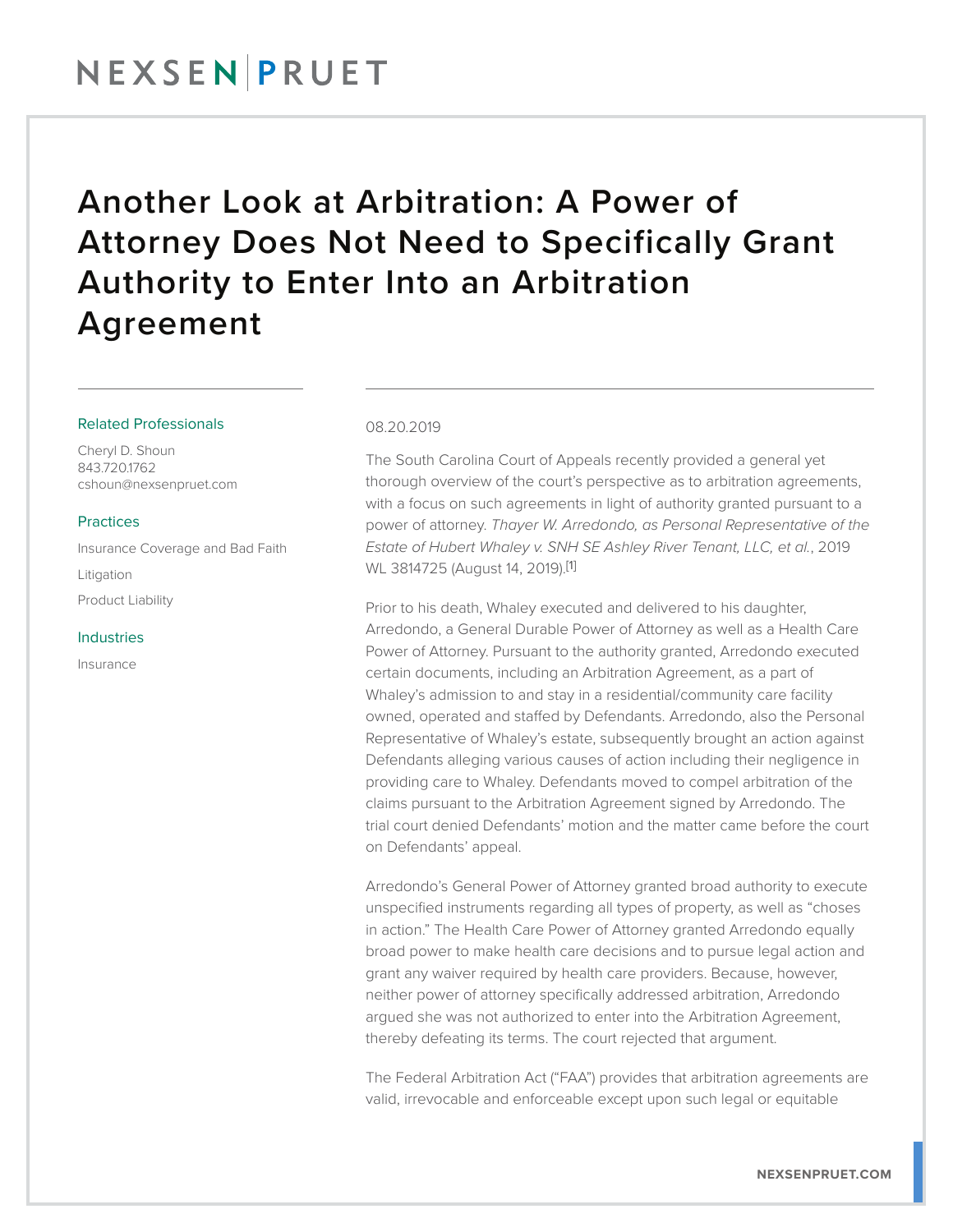# NEXSENPRUET

grounds as warrant the revocation of a contract. Such provision creates an equal-treatment principle; specifically, an arbitration agreement may be invalidated based on general contract defenses but not on any rule that purports to apply only to arbitration. Thus, the broad powers granted to Arredondo under the powers of attorney were sufficient to authorize the execution of the Arbitration Agreement despite the lack of a specific reference to arbitration in either document.[2]

The court likewise rejected Arredondo's argument that the Arbitration Agreement was unconscionable. South Carolina defines unconscionability as the absence of meaningful choice on the part of one party as a result of one-sided contract provisions, along with conditions so oppressive that no reasonable person would impose them and no fair and honest person would accept them. In assessing unconscionability, our courts generally consider the nature of the harm to plaintiff; whether plaintiff is a substantial business concern; the relative disparity in the parties' bargaining power and sophistication, and whether the arbitration clause is conspicuous. Here, the court found Arredondo did not lack meaningful choice. The Arbitration Agreement was a clearly labeled, separate document that adequately described the waiver of trial rights, as well as the finality of any decision reached by an arbitration panel, selected in a manner clearly set forth therein. The Arbitration Agreement was not unbalanced or oppressive; it imposed the same waivers and restrictions on both parties, and provided that the costs of the arbitration would be shared equally, assuming the resident could afford to do so. If the resident could not afford the arbitration costs, Defendants would pay the costs in exchange for the ability to choose the number of arbitrators. Moreover, even if the contract was one of adhesion, unequal bargaining power alone would not invalidate the arbitration agreement.

Arredondo argued the Arbitration Agreement was oppressive because of its limitation on discovery and recoverable damages. This argument also failed. Our court has previously balanced discovery limitations against the simplicity, informality and expediency emanating from such restrictions, finding that minimized discovery alone does not render an arbitration agreement unenforceable. Additionally, while an arbitration agreement is unenforceable if it purports to disallow mandatory statutory damages, the agreement at issue is not oppressive simply because it prohibited punitive damages. Prohibition of incidental, special, consequential or punitive damages is not contrary to public policy.

This opinion reinforces two well-established theorems. First, the cardinal rule of contract interpretation is to determine and effectuate the intention of the parties, and such rule likewise governs when interpreting a power of attorney.<sup>[3]</sup> Next, arbitration continues to be favored as a means of resolving disputes. Consequently, the conditions pursuant to which an arbitration agreement is found to be unenforceable are likely extreme.

[1] This is an unpublished opinion; it has no precedential value and should be cited only as provided by Rule 268(d)(2), SCACR.

L